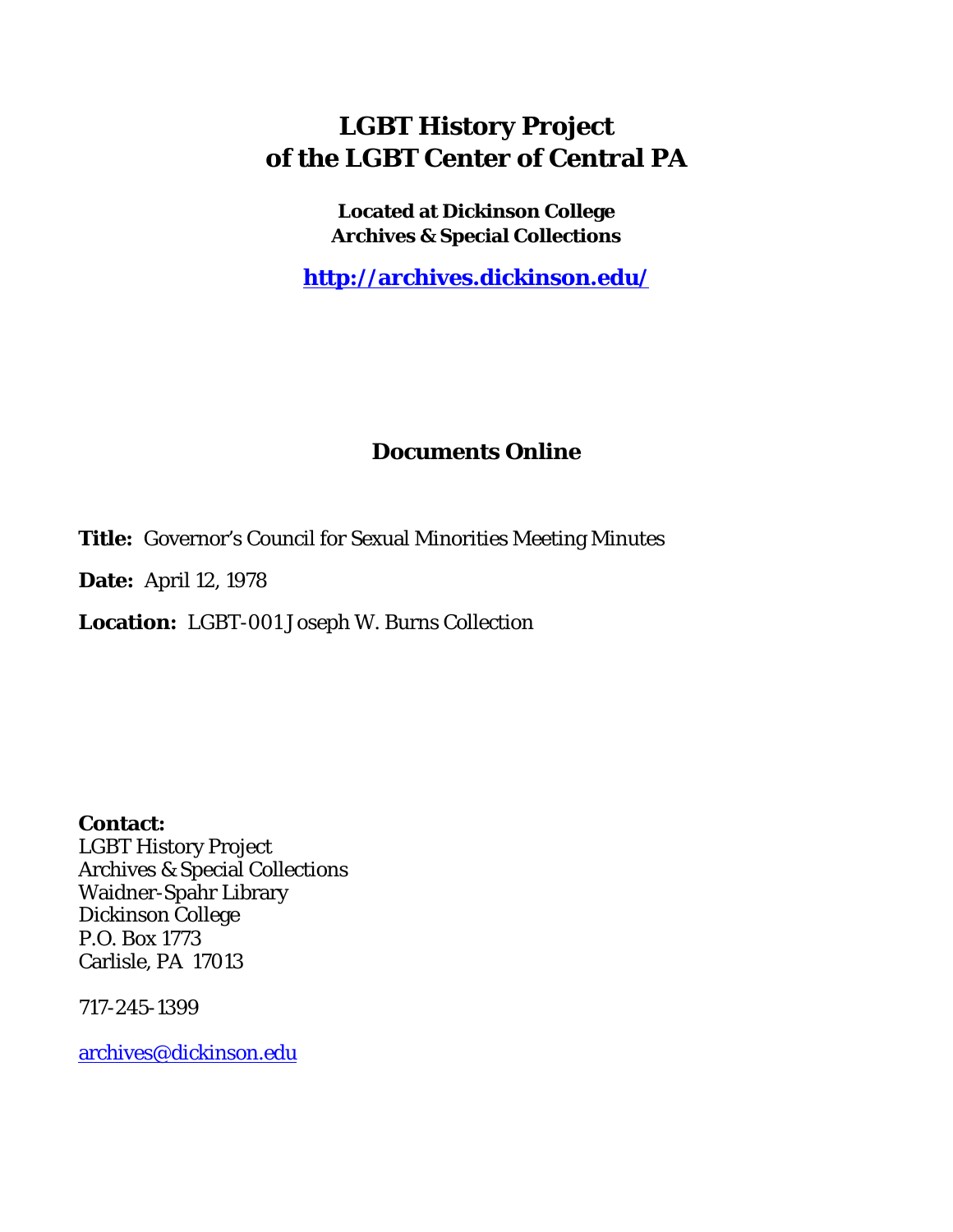

COMMONWEALTH OF PENNSYLVANIA PENNSYLVANIA COUNCIL FOR SEXUAL MINORITIES 238 Main Capitol Building Harrisburg, Pennsylvania

**MINUTES** April 12, 1978 meeting

Absent: Brennan, Coxe, Gehris, Gittings, Hewitt, Keeney, Ogilby, and Shore.

1. Orientation-Tony Silvestre

Tony and other Council members reviewed the history and functioning of the Council for the information of newly appointed members. Tony described the apparant future direction of the Counmembers. <u>IONY described the appendant future criterion of the Council mem-</u> bers could work. This approach avoids the problems or large committee meetings which are difficult to coordingate and encourages members to concentrate on areas of thier interest and expertise. The following are projects suggested for future work:

Alcoholism: identifying problems of gay alcoholics and drug users and developing policy and program recommendations for the Governor's Council on Alcoholism and Drug Abuse. (Pam Erdeley and Jim Huggins have volunteered to work in this area).

Disabled: identifying problems of disabled sexual minority members and developing policy and program recommendations.

Older People: identifying problems of older members of sexual minorities and developing policy and program recommendations for the newly-created Department of Aging.

Third World: identifying problems of third world members of sexual minorities and developing policy and program recommendations.

Ifabor and Industry: identifying problems of members'of sexual minorities in areas under this department's jurisdiction especially vocational rehabilitation, contract compliance, and employment security and developing policies and proposals for change in the department.

Licensing: working with the Department of State to see to it that boards issuing licenses to individuals in various occupations do not discriminate on the basis of sexual or affectional orientation.

Grants: Researching foundations and agencies' allocations of funds to see where our Council can receive monies.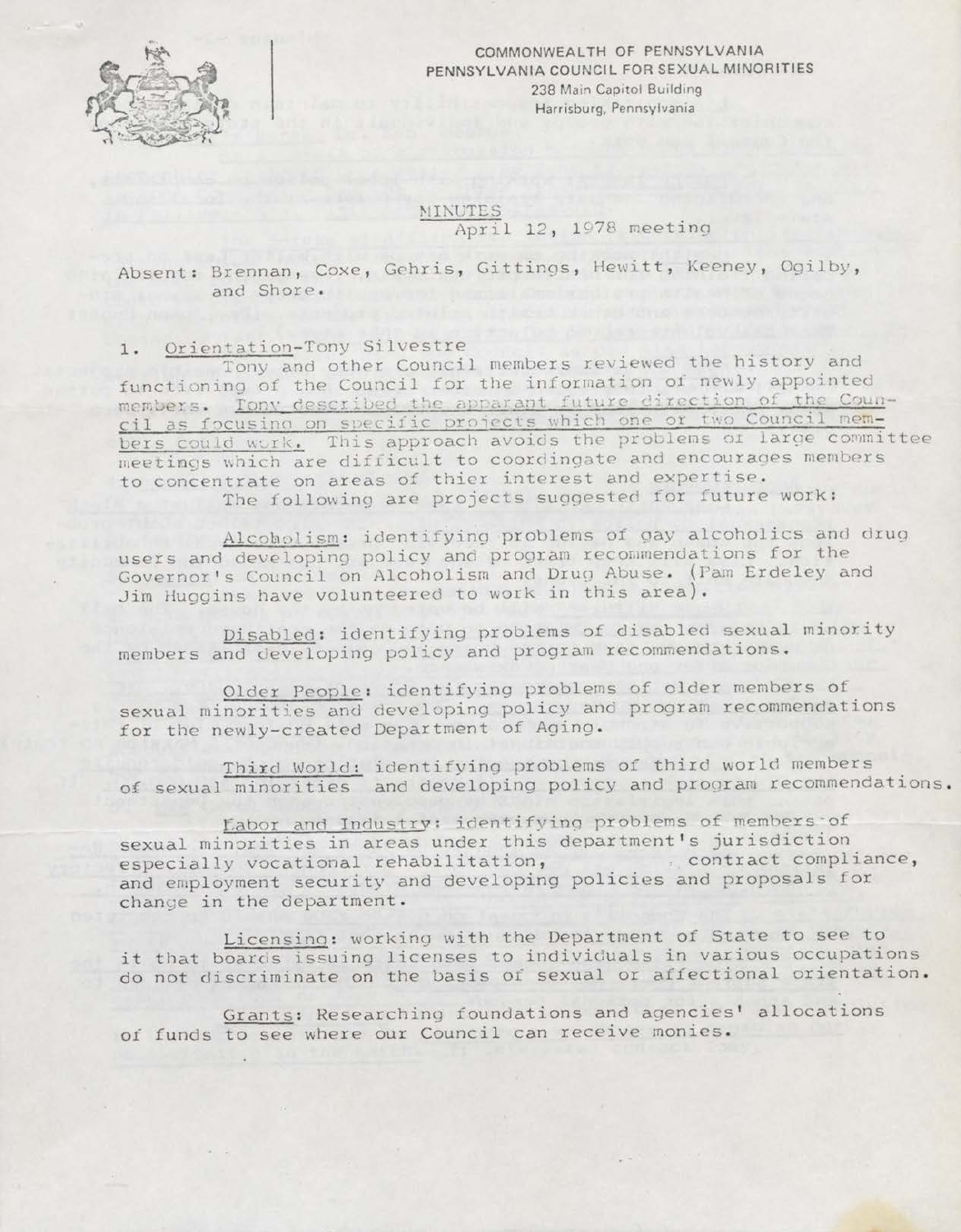Liaison: taking responsibility to maintain contact and communication with groups and individuals in the state with whom the Council can work.

Police Issues: working with local police on complaints, and encouraging adequate training for police at the local and state level.

Health: working on work groups with Walter Lear on preparing training for health professionals, researching the training needs of health professionals and the health needs of sexual minority members and other health related projects. (Dr. JoAnn Hunter Farr has volunteered to be active in this area.)

????????? There certainly are many other possible projects. Council members interested in other areas should feel free to pursue them. Check with Tony or other Council members to see whats been done.

#### 2. Announcements

Lisa White described a case of harassment against a Black transsexual by police in Philadelphia. She also talked about problems the woman was having in receiving proper vocational rehabilitation. Lisa will keep track of the case and has asked the Community Advocate Unit to intervene.

House Bill 1487 will be voted on by the House. The bill would require the legislature to vote on the continued existence of every agency, task force, board and council established by the Governor after one year of existence.

All serious candidates for Governor, except Casey, are taking positions on gay issues. The positions range from mildly supportive to strongly supportive. The Walt Whitman Club of Philadelphia can supply additional information. (Ppector & Marston no reply) The House is considering legislation which would require

the DPW to seek approval of all contracts exceeding \$10,000.00. If passed this legislation might be problematic when the Department enters into contracts on controversial issues.

As a result of an inquiry by James Huggins, the Human Relations Commission has decided to add our Council to their Directory of Hum an Relations Organizations and Groups in the Commonwealth.

The Council's proposal on prison rape should be completed by June and be ready for discussion at that time.

The Pittsburgh sodomy case which we expected to go to the state Supreme Court has been concluded. The defendant decided to end appeals for personal reasons.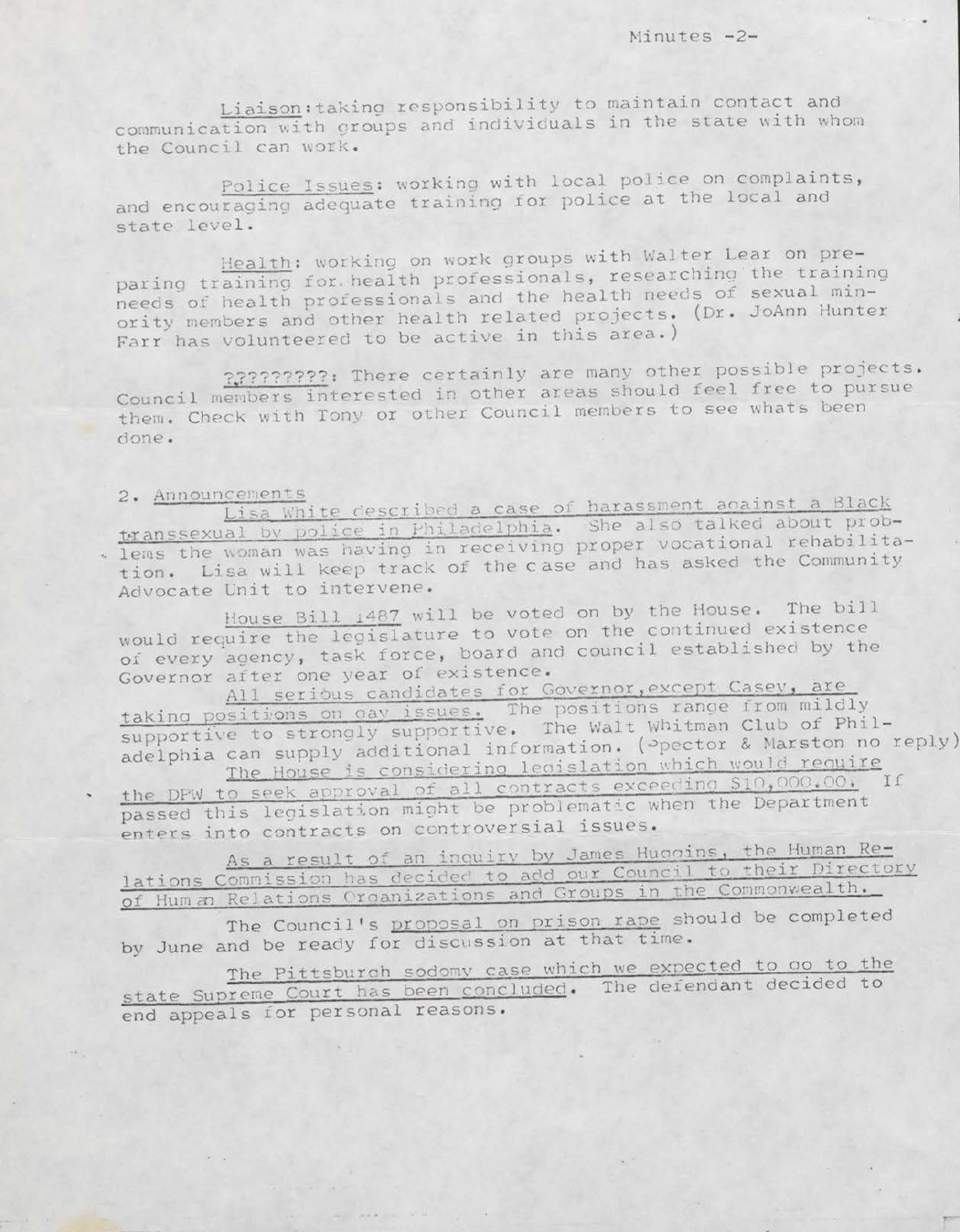3. Speaker's Bureau Dr. Ken George

As a result of a discussion between Homer Floyd and Luke Rentschler followed by a letter from Tony Silvestre, the Human Relations Commission has set up three training sessions for its staff in Philadel-phia, Pittsburgh and Harrisburg.

The Bureau of Affirmative Action is working on its training package which includes training on sexual minorities. Tony expressed the need to have information on a time table so that Council resources could be planned effectively. Some Council members expressed impatience with the delays on the training, especially with summer and elections coming up fast. Tony will write to Dan Harley asking for a time frame. Tony represented the Council as did Alan LaPayover, at a

meeting of student social workers from around the state.

Ken George spoke to primary care physicians at York Hospital.

The Council will send a representative to speak at Millersville College.

4. Annual Report: Art Duprat

"It is ready to go." (Council members who wish to have copies sent to anyone, can send the names and addresses to Alan LaPayover or to Tony.

5. Health: Dr. Walter Lear

Over the next few months, the Health Committee will work in work groups on specific projects. Work groups will deal with preparino a pamphlet on sexually transmitted diseases, evaluating state programs on such diseases, developing a training program for health personnel, planning research on health needs of sexual minorites (help needed), evaluating the research (help needed) and implementing the Council policy on transsexuality (help needed).

Secretary Bachman has written to the eight state medical schools asking about their training for students on transsexuality and on the treatment offered in hospitals associated with the schools.

ERA Carol Bloch representing NOW  $6.$ 

Ms. Bloch spoke about the unlikeliness of the ERA passing before the deadline and the need to have the deadline extended. The Pride 78 Conference which our Council co-sponsored had passed resolutions supporting the ERA. Walter Lear made a motion, which was unanimously adopted, which resolved that our Council supports HJR 638, sentatives in Washington, the President and local and state leaders. Lisa White made a motion, also unanminously adopted, that our Council officialy participate in the ERA Processional March in

Washington D.C. on July 9, 1978.

Dr. JoAnn Farr volunteered to publicize our first resolution to the appropriate people. We need a volunteer to organize our participation in the March. If interested contact Tony.